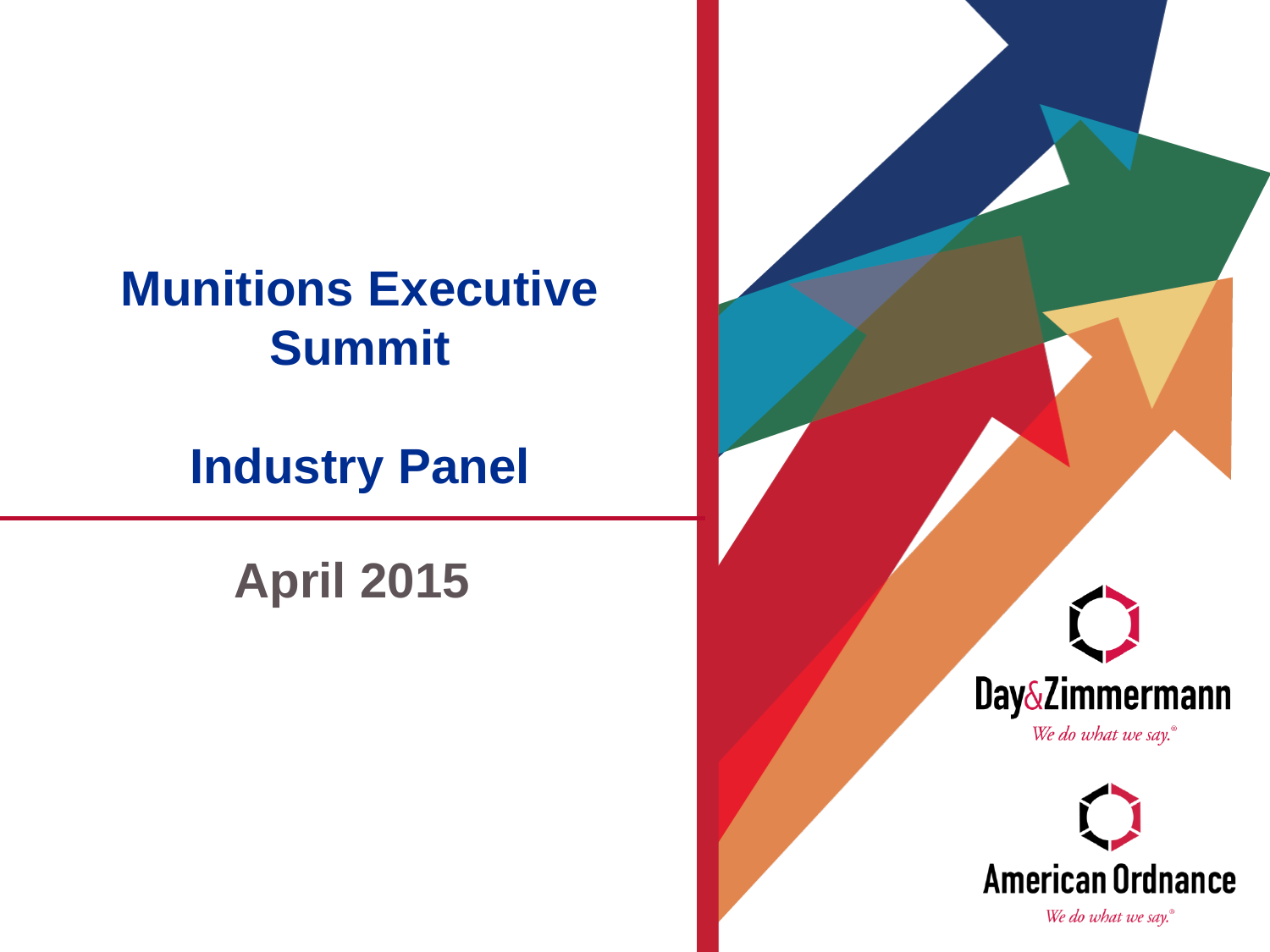

## Current Environment - Impacts

| <b>ENVIRONMENT</b>                                                                                                             | <b>RESULTS</b>                                                                                                                |
|--------------------------------------------------------------------------------------------------------------------------------|-------------------------------------------------------------------------------------------------------------------------------|
| • Increased unpredictability                                                                                                   | • Less planned investment, reduced reaction times                                                                             |
| • Reduced Staffing                                                                                                             | • Losing decades of experience and knowledge -<br>very hard to attract new talent                                             |
| • Closing Facilities/Production Lines                                                                                          | • Degraded or loss of capability and fewer suppliers                                                                          |
| • Cost Cutting                                                                                                                 | • Lost capabilities, capacities and more deferred<br>maintenance as well reduced flexibility and<br>investment in development |
| • Increased Government requirements and<br>oversight                                                                           | • Maintaining costs solely to deal with more and<br>duplicative oversight, subjectively increasing costs                      |
| • Increased Competition as businesses look to<br>increase market share and vertically and<br>horizontally integrate operations | • Increased costs in business development less to<br>spend on development and to maintain capacity                            |

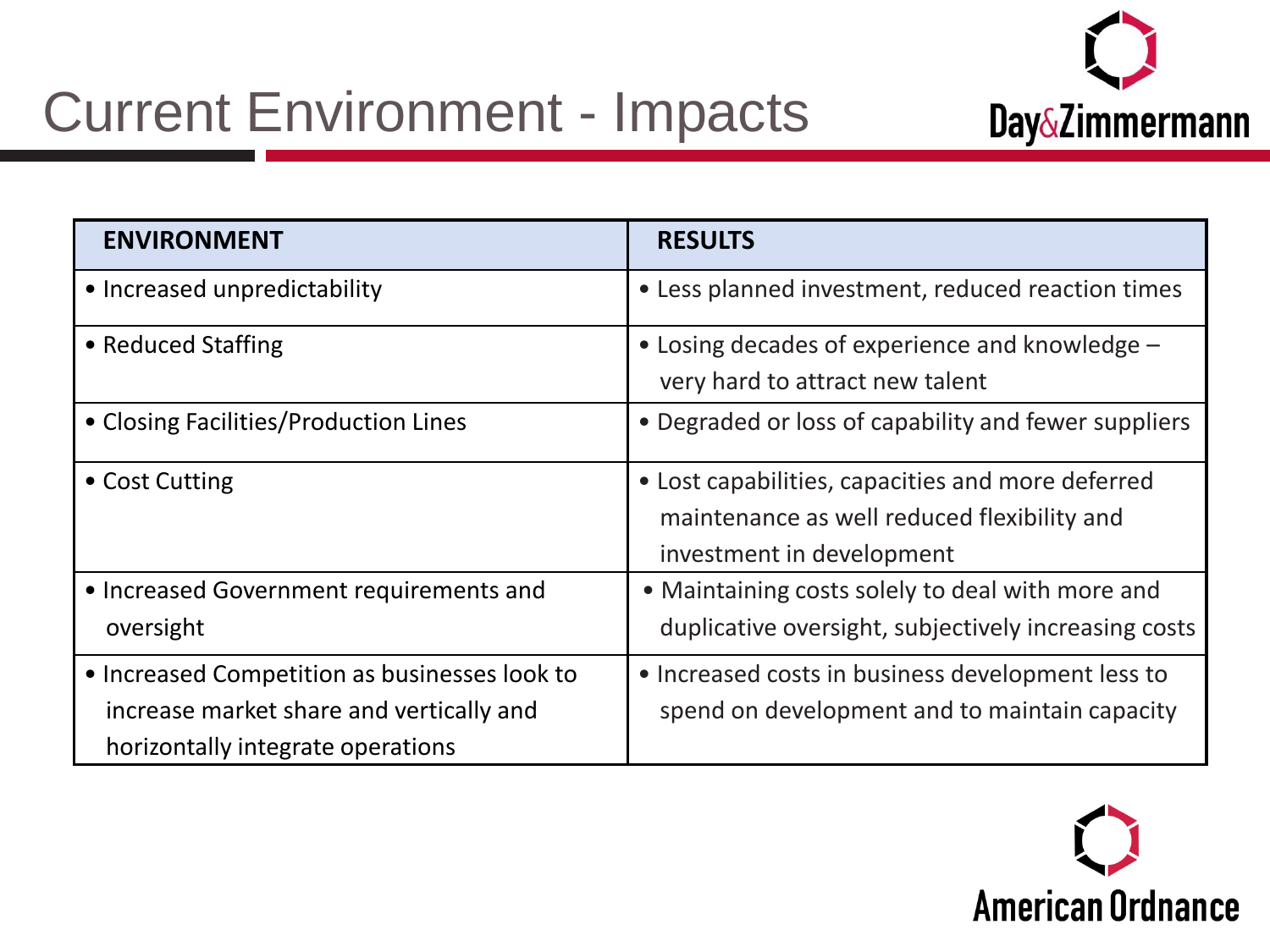

- Expand the IBAT data base to include all munitions, not just SMCA.
- Unless there is an over-riding national security need, deliveries should be flexible except for final delivery date.
- Better coordinate audits and inspections to reduce repetition, disruption and time.
- **Provide a real forecast of requirements beyond one year**  $$ for all munitions. Let us help you with Congress.